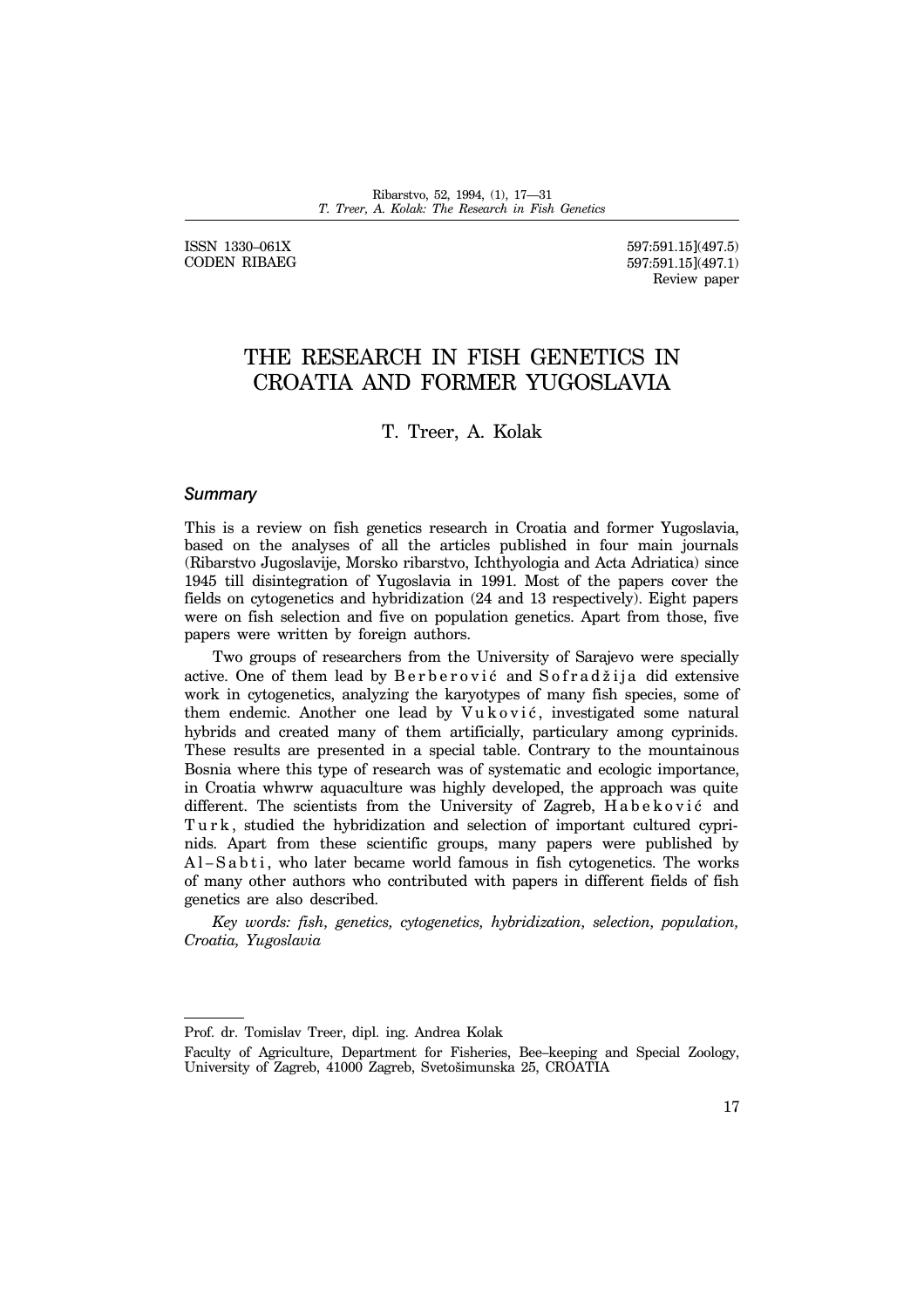## *INTRODUCTION*

The fish genetics is an important field of fishery science to vhich the scientists of Croatia and former Yugoslavia gave also their contribution. The name of dr. K a b il Al-S a b ti is as well known among the world experts today as dr. Tihomir Vuković's one was famous in his time. The aim of this paper was to present all authors and their works in one place.

The covered period is from the end of the Second World War in 1945 till the disintegration of former Yugoslavia in 1991, and all the articles published in four main fishery journals in that period. The research done or published abroad is not taken into account (i. e. Mrakovčić & Haley 1979, Al-Sabti 1986), as well articles published after 1991 (i. e. Teskeredžić et al. 1991, Treer 1993), but it is possible to get a complete picture as every author who published abroad, did the same at home.

The journals researched are Ribarstvo Jugoslavije (meaning The Fisheries of Yugoslavia), Morsko Ribarstvo (meaning Marine Fisheries), Acta Adriatica and Ichthyologia. All four journals exist also today and are issued regularly. The first three are published in Croatia (Ribarstvo Jugoslavije changed its name into Ribarstvo), while Ichthyologia is issued in Serbia. Acta Adriatica and Ichthyologia are strictly scientific journals, while the other two used to publish other types of articles, too. The Acta Adriatica and Morsko Ribarstvo were strictly focused on the marine sciences, while the other two covered complete fisheries, with more emphasis on fresh-waters.

Table 1. The number of papers published in the period of 1945–1991, with regard to *the journal and the field of genetics. The papers of foreign authors are included in brackets.*

Tablica 1. Broj radova objavljenih u razdoblju 1945–1991, ovisno o časopisu i području genetike. Radovi inozemnih autora uključeni su u zagrade.

| Journal (Casopis)<br>Field of Genetics<br>(Područje genetike) | Ribarstvo<br>Jugoslavije | Morsko<br>ribarstvo | Ichthyologia | Acta<br>Adriatica   | Total<br>(Ukupno) |
|---------------------------------------------------------------|--------------------------|---------------------|--------------|---------------------|-------------------|
| Cytogenetics<br>(Citogenetika)                                | 7                        |                     | 17 (20)      |                     | 24 (27)           |
| Hybridization<br>(Hibridizacija)                              | 4                        |                     | 9            |                     | 13                |
| Selection (Selekcija)                                         | 8(9)                     |                     |              |                     | 8(9)              |
| Population genetics<br>(Populacijska<br>genetika)             |                          |                     | 2            | (2)<br>$\mathbf{1}$ | 5(6)              |
| Total (Ukupno)                                                | 20(21)                   |                     | 28 (31)      | (2)                 | (55)<br>50        |

The number of papers published in different fields of fish genetics in these journals is presented in table 1. Three of the papers cover two fields, but they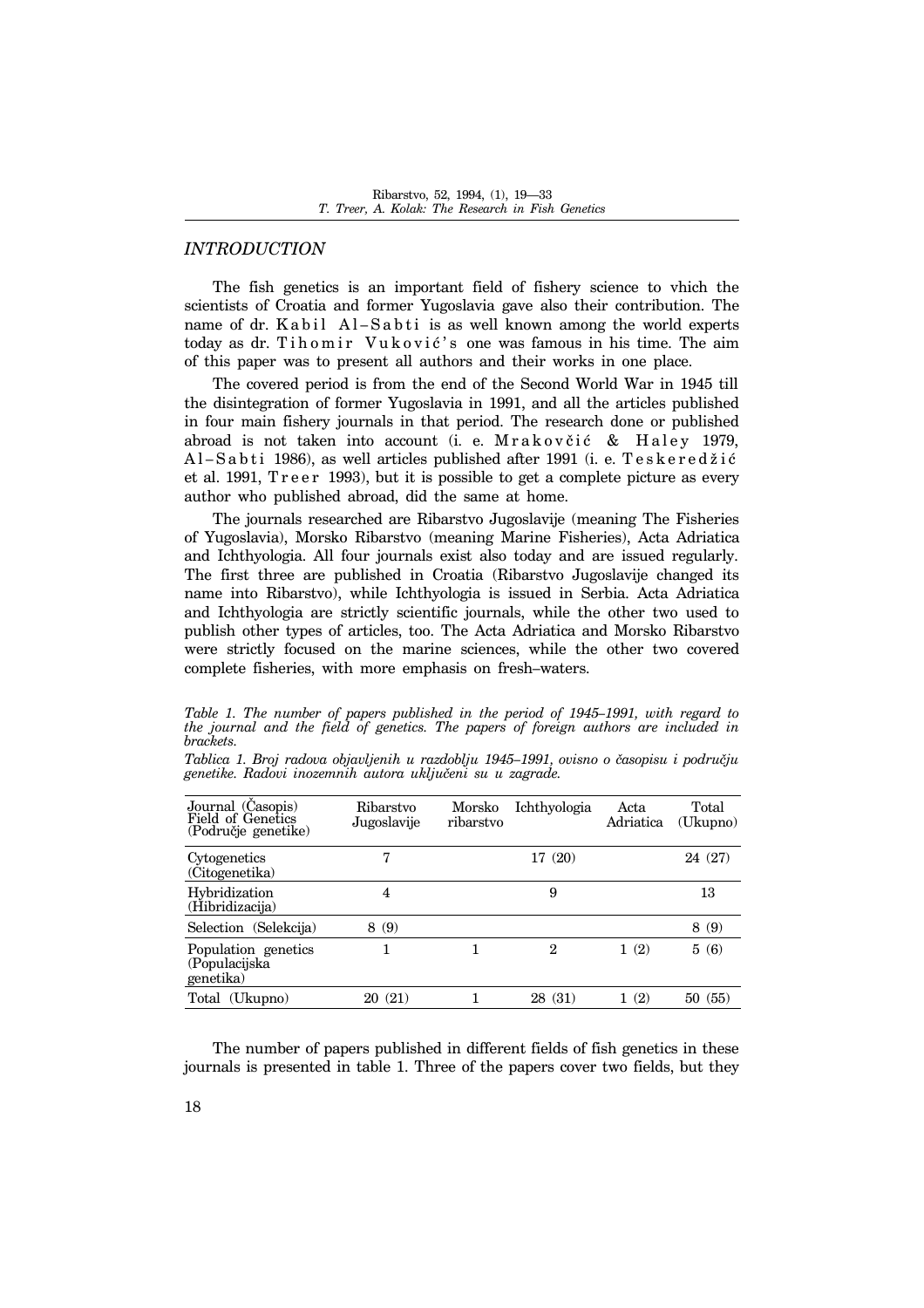are listed out according to the dominant field. The article included into selection is by Ivasik (1967), although hybridization is one of the topics in it, too. Similarly is with Habeković (1983). The paper by Berberović (1980), having some information on hybridization, was counted in the field of cytogenetics.

#### *CYTOGENETICS*

In the sixties, two groups of scientists from the University of Sarajevo started to publish their papers. One group did its research on fish hybridization and the other one on fish cytogenetics and, of course, some articles were published jointly. The leading scientists in cytogenetics group were  $B$ erberović Lj. Sofradžija A. and Hadžiselimović R. In their first paper (Berber o v i  $\acute{e}$  et al. 1969) they presented the results of karyotypic analysis of two species from genus *Paraphoxinus – P. pstrossi* and *P. metohiensis*. Both species had same diploid number of chromosomes  $(2n=48)$ . Detailed morphology of chromosomes of *P. pstrossi* is also described, while that was not possible for another species. Two years later they corrected this data into  $-$ *P. pstrossi* (2n=50, NF=80) and *P. metohiensis* (2n=50, NF=82) (S o fradžija & Berberović 1972).

These was followed by the series of papers in the following years, when the karyotypes of other fish species were explained. The species *Chondrostroma phoxinus* and *Ch. kneri* have diploid number of 50, while NF is 86 and 80, respectively. Similarly to the genus *Paraphoxinus*, the morphology of their chromosomes show a characteristic pair of telocentric homologues. Therefore these genuses could be close in taxonomy (Berberović et al. 1970). In another work of the same year *Ch. phoxinus* is compared to *Rutilus rubilio*, which also had diploid number of 50 and slightly different NF, which was 84 (Berberović et. al. 1970). The difference between P. and P. croaticus (2n=50) appears in the ratio of the biggest and the smallest pairs of the homologue chromosomes. At P. pstrossi this number is always over 2, while at P. croaticus it is always lower than that  $(Berberovi\acute{e}$  et. al. 1971).

In 1972 Berberović and Sofradžija gave the systematic list of selected numerical data on chromosome complements of 49 freshwater fishes from former Yugoslavia. Apart from other sources, they presented their own results for the diploid number of *Rutilus rutilus* (2n=50, NF=68), *Pachychilon pictum* (2n=50), *Leuciscus cephalus* (2n=50, NF=70), *L. svallize* (2n=50), NF=74), *L. turskyi* (2n=50, NF=68) and *Phoxinus phoxinus* (2n=50, NF=82). In the papers which followed the basic cytogenetic knowledge was described for these species – *Gobio gobio* (2n=50, NF=88) (S o f r a d ž i j a & B e r b e rović 1975), *Tinca tinca* (2n=48, NF=84) (Berberović et al. 1978). *Carassius carassius* (2n=100, NF=152) and *C. auratus* (3n=160) (S o f r a d  $\check{z}$  i j a et al. 1978), as well as for *Alburnus alburnus*  $(2n=50, NF=82)$ and *Alburnoides bipunctatus* (2n=50, NF=88) (S of r a d ž i j a et. al. 1979). The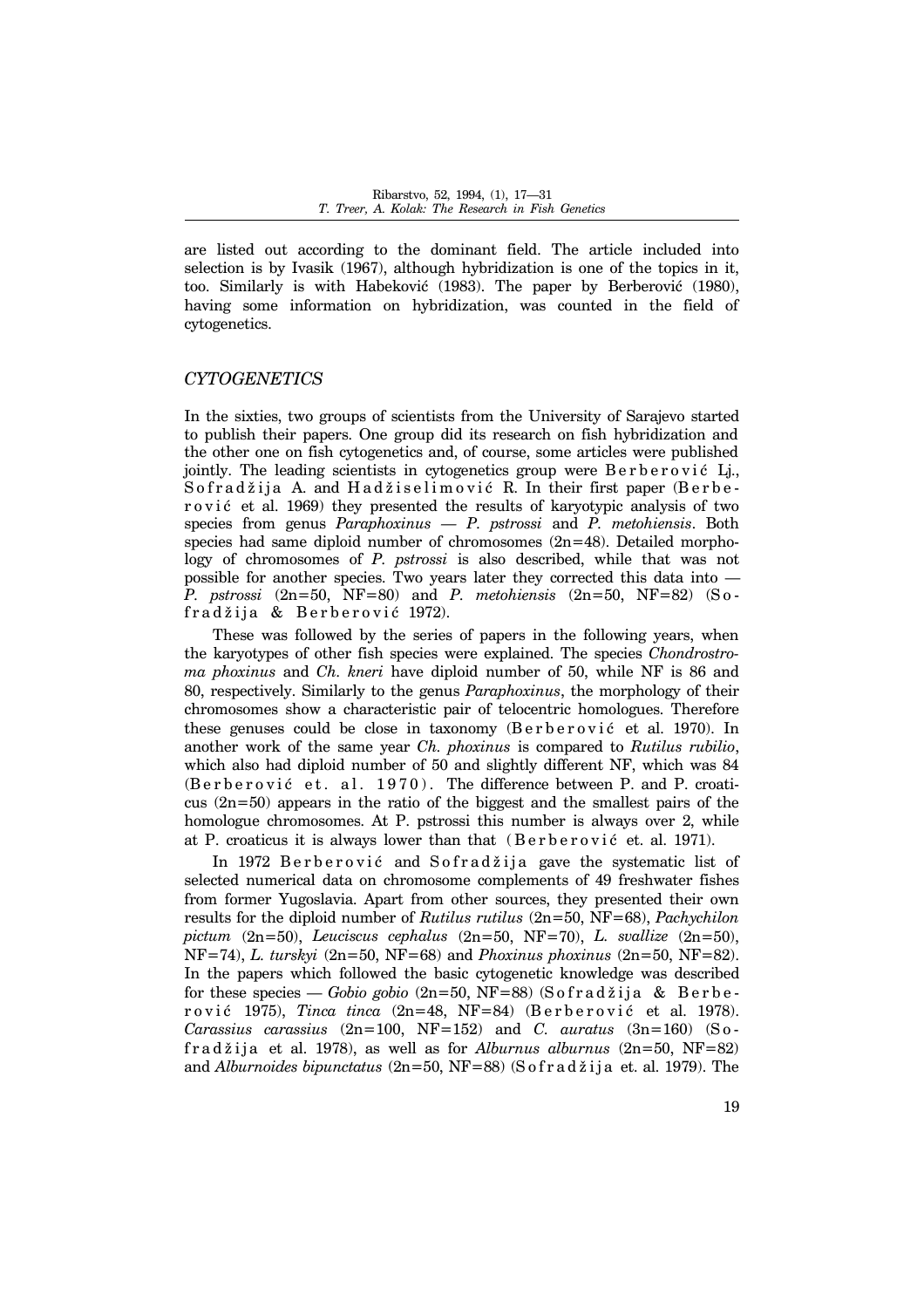last paper out of this serial gives the diploid number  $(2n=50, NF=70)$  of *Nemachilus barbatulus* (Sofradžija & Vuković 1979).

The papers made by this group of authors in eighties are somewhat different. Berberović  $(1980)$  reviewed the karyotypes and the possibilities of natural hybridization among 17 cyprinid species in the waters of Bosnia and Hercegovina. He concluded that such processes existed, but only inside the subfamilies. Even the artificial hybridization of species from different subfamilies did not produce viable offspring. Furthermore, the hybridization occurred only between the species with the same diploid number. The only exception was the combination of *Barbus meridionalis* (2n=100) and *Phoxinus phoxinus* (2n=50), from *Barbinae* and *Leuciscinae* subfamilies. Another case of natural hybridization between two subfamilies, but with the same diploid number (2n=50) was found only with *Chondrostoma phoxinus* (*Chondrostominae*) and *Paraphoxinus alepidotus* (*Leuciscinae*).

S o f  $r$  a d  $\check{z}$  i j a et al. (1980) checked the influence of two pesticides (»Undenda« and »Simazine«) and one detergent used for washing machines on the karyotypes of two cyprinides – *Alburnus alburnus* and *Alburnoides bipuncatus*. The 0, 5%o concentration of pesticides caused lower mitotic activity, chromosome aberrations and some cases of polyploidy and aneuploidy. Similar results were obtained by the use of detergent. The last two papers by the same author  $(S \text{ of } ra \text{ d } \check{z}$  is a 1984, 1987) were dedicated to the first chromosome countings and chromosome descriptions of some marine fishes from the Adriatic sea — *Scorpaena porcus* (2n=42, NF=48), *S. ustulata* (2n=34, NF=44), *Corvina nigra* (2n=46, NF=48), *Mullus surmuletus* (2n=44, NF=62), *Chromis chromis* (2n=48, NF=48, all chromosomes were exclusively one-paired, acrocentric and telocentric) and *Gaidropsarus mediterraneus*  $(2n=28, NF=50)$ .

In the meantime, dr.  $Kabil$   $Al-Sabti$  finished this Ph. D. and started publishing his works. His papers which appeared in home journals have primarily »educative«, reviewing value. First two of them  $(A - S a b t i 1983a$ , b) repeated the basic genetic knowledge applied to fish. In the next ones  $(A1-Sabti 1983c, e, 1984b)$  he discussed different methods of chromosome preparation. That was one of the main topics of his further research which recently resulted in a book  $(A1-Sab<sub>t</sub>$  i 1991). In one of the papers  $(A1-A<sub>t</sub>)$ -Sabti 1983d) he described the effects of water pollution on chromosome aberrations in fish and he concluded that the biggest changes are caused by benzene, the detergents, phenol and so on. The growing interest in fish gynogenesis stimulated him to write an article on the subject  $(A \cup S$  a b t i 1984a). Finally, he concluded this series of papers by stressing the importance of cytogenetics studies of the fish  $(A1-Sa b t i 1985)$ .

Apart from the researchers from Sarajevo University and Al-Sabti, only two more papers were published in the field of cytogenetics. Vujošević et al. (1983) presented the karyotypes and chromosomes morphology for 9 fish species from the Danube basin. Seven species were from *Cyprinidae* family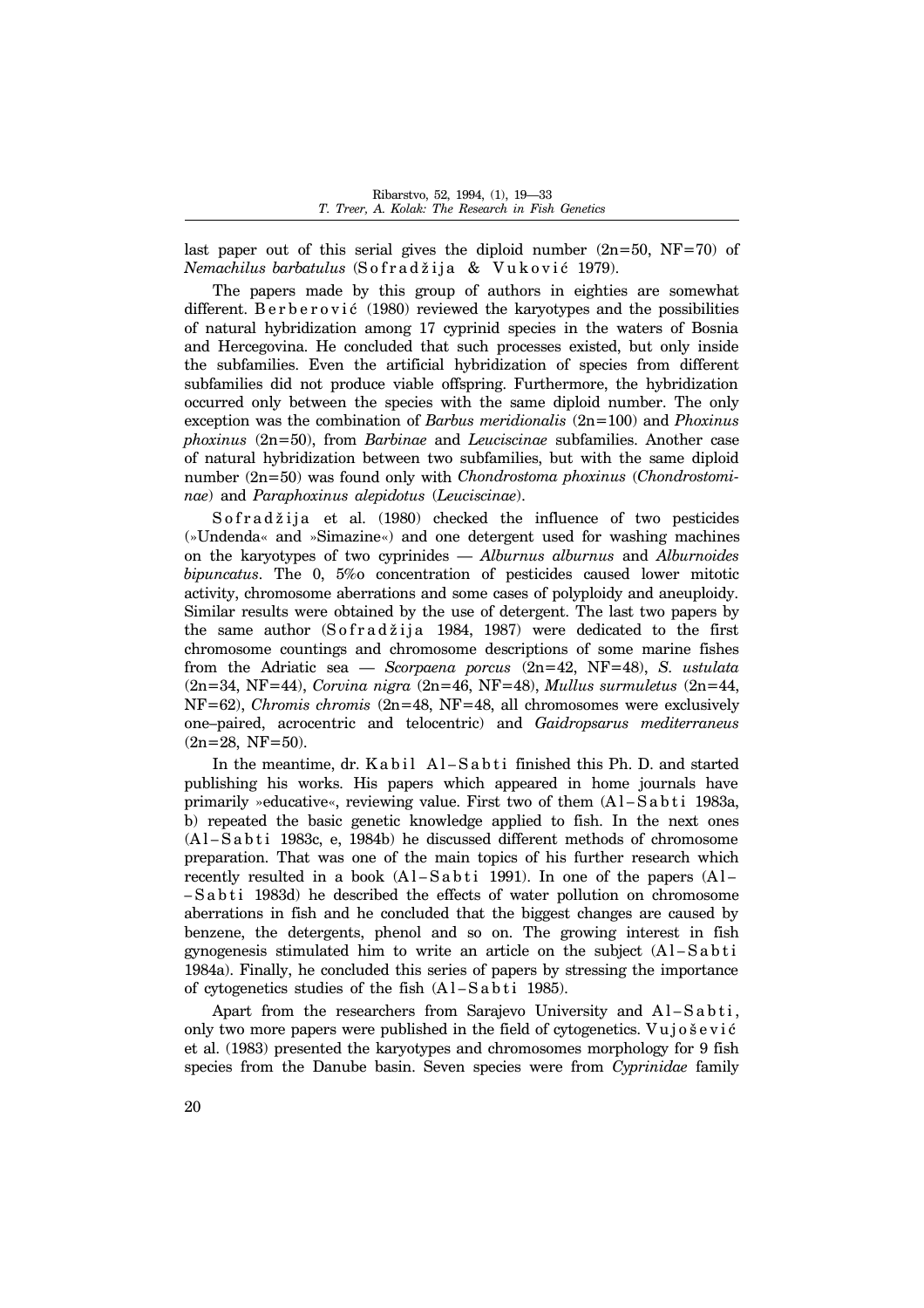(*Alburnus alburnus, Gobio gobio, Leuciscus cephalus, Rutilus rutilus, Blicca bjoerkna, Barbus meridionalis petenyi and Carassius auratus gibelio*), one from *Siluridae* (*Silurus glanis*) and one from *Cobitidae* (*Misgurnus fossilis*). Beside the diploid chromosome number the authors also found out that *L. cephalus,* A. alburnus and *B. bjoerkna* had heteromorphis sex chromosomes. Veljović et al. (1990) did similar research of the river Zapadna Morava. They checked the karyotypes of some cyprinids (*Cyprinus carpio, Abramis brama, Carassius carassius, Tinca tinca, Leuciscus cephalus, Barbus barbus*) and European catfish (*Silurus glanis*). The biggest changes were found out in the fish with the biggest chromosome number (*C. carpio* and *A. brama*), and it was mainly the result of the chemical pollution. As there were not the changes in the structure of chromosomes, but in their number, the researchers agreed about the adaptability of the fish to the pollution.

#### *HYBRIDIZATION*

The first paper published on the hybridization of fish by K n op appeared in 1958. He presented the general knowledge on this topic and explained the natural hybrids as most common among cyprinids, some of them being fertile. Related species are crossed easier then the others, but the exceptions do exist.

However, most of the papers in this field were published by another group of researchers from the University of Sarajevo, lead by Vuković T., Seratlić D. and Guzina N. Natural hybrids found and described by them were *Phoxinus phoxinus* X *Barbus meridionalis petenyi* (Vuković 1963) and *Scardinius erythrophthalmus X Paraphoxinus alepidotus* (Vuković et al. 1971). The first one was from water in western Bosnia and had the combined parental characters. Similarly was with the second one from southern Bosnia, but with some specific characters, as one wider part of the gut and the groups of scales scattered only in some parts of the body.

The scientists from this group also tried many artificial crosings and described them. K o sori  $\acute{c}$  and V u k o vi $\acute{c}$  (1969) carried out systematic reciprocal crossings in 12 combinations among four salmonid species from the river Neretva ó *Salmo trutta fario, S. marmoratus, Salmothimus obtusirostris oxyrhynchus* and *Oncorhynchus mykiss*. The viable hybrids were obtained only in combinations *S. trutta fario* X *S. obtusirosiostris oxyrhynchus*, while all the others died during the larval stages.

The hybrid between *Chondrostoma phoxinus* (female) and *Paraphoxinus alepidotus* (male) studied by Vuković et al. (1970) showed intermediate values of all investigated characters — the number of *vertebrae* and *branchio*spinae, as well as the length of the gut. In 1974, Vu k o vic and V e l e d a r compared in detail the scales of *Scardinius erythrophthalmus* and *Leuciscus turskyi* with those of their hybrids. The differences appeared in several characters, but inside each of the species the scales all over the body were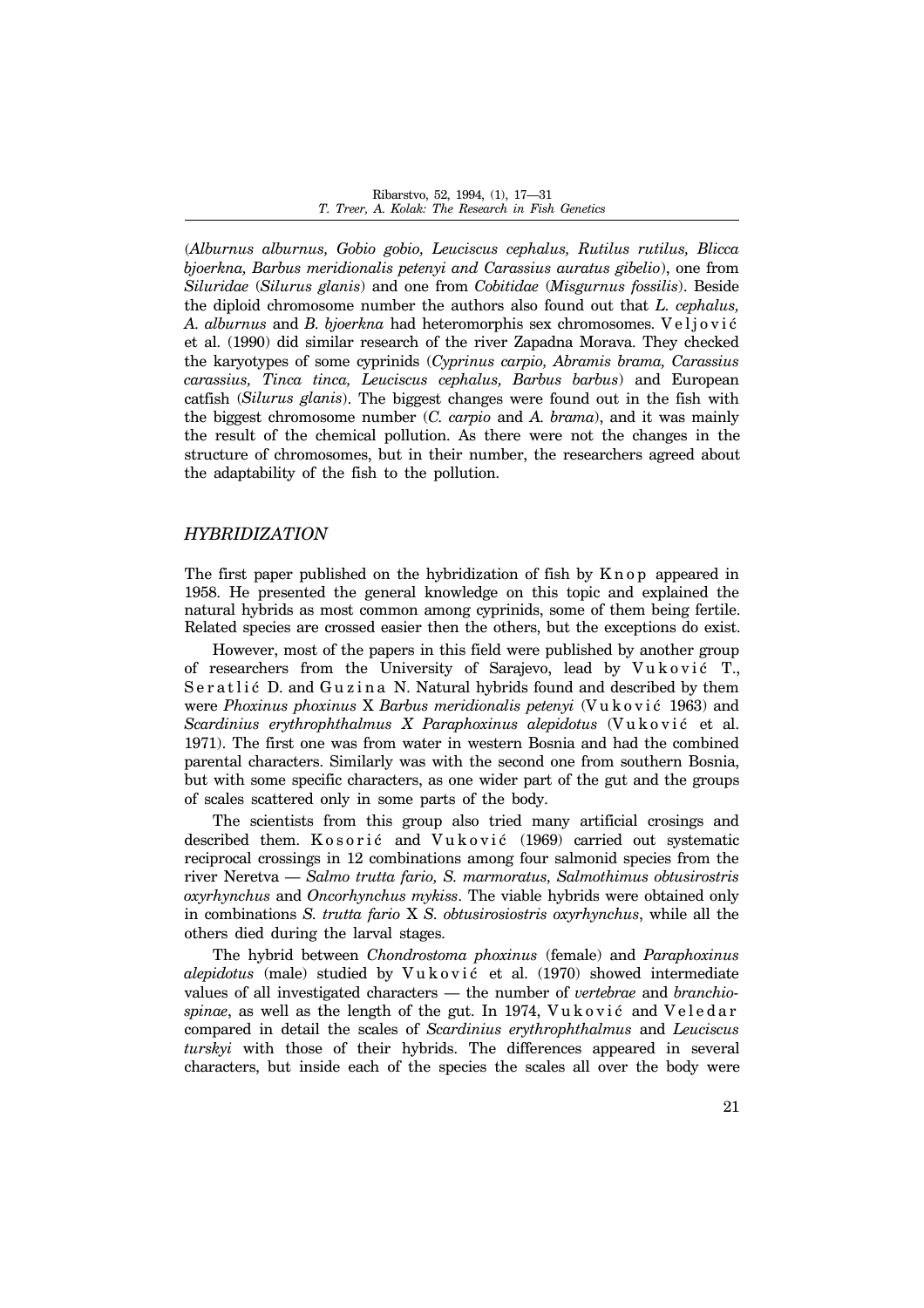similar. Many meristic and morphometric characters of hybrid *Pachyhilon pictum* (female) X *Leuciscus cephalus albus* (male) were studied by Seratlic et al. (1978). Some of them were more similar to those of one of the parents and some were more specific. Similar investigation was also performed on the hybrid of female *Scardinius erythrophthalmus* and male *Leuciscus turskyi* (Seratlić & Vuković 1979).

In 1978 Vu k o v i  $\acute{c}$  presented the synthesis of all their similar researches of cyprinid hybrids, which survived larval stages. Fourteen pairings were described, together with the length of life of these hybrids. Guzina et al. (1979) added to that the information on tree more crossings in *Cyprinidae* family.

Contrary to the mountainous Bosnia where this type of research was of systematic and ecologic value and not of economic importance in Croatia where aquaculture was highly developed, was quite different. Turk and Habeković (1981), from University of Zagreb, studied the hybrids of important cultured fish, female bighead (*Aristichtys nobilis*) and male silver carp (*Hypophthalmichthys molitrix*), primarily on valuable culture characters. These fish were more like their mother parent, but more resistant than both of them. The survival of one year old fingerlings was better, it was easier to transport them and their growth rate was good. This investigation had long term importance, as this hybrid was introduced to the commercial production.

The last two papers in this field of research described two hybrids of *Abramis brama* (Grginčević & Pujin 1982, 1983). One of them is natural with *Blicca bjoerkna* and was found in water around the Tisa river. Most of the characters were intermediate. Another hybrid was artificially produced with *Abramis ballerus* in reciprocal crossings. In both cases the egg fertilization was about 90%, the embryonic development about 60 degree days and the most critical period, when most of the offspring died, between  $23<sup>rd</sup>$ and  $51<sup>st</sup>$  day. The morphological characters of hybrids are also described.

All natural and artificial cyprinid hybrids investigated by the researchers mentioned are presented in Table 2.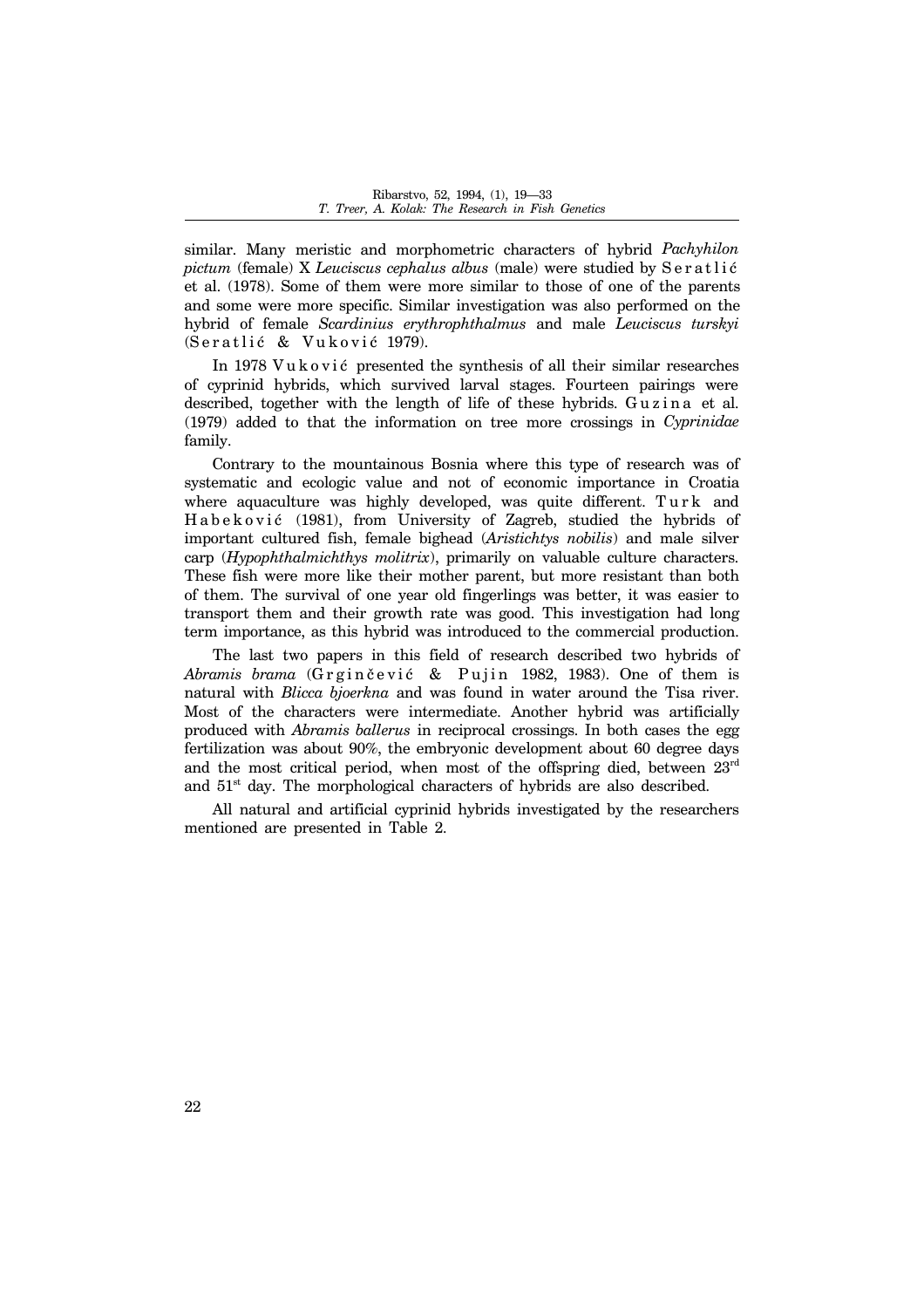*Table 2. A review of the natural and artificial cyprinid hybrids investigated by the researchers mentioned in this paper*

| Tablica 2. Pregled prirodnih i umjetnih ciprinidnih hibrida koje su opisali znanstvenici |  |  |  |  |
|------------------------------------------------------------------------------------------|--|--|--|--|
| spomenuti u ovome članku.                                                                |  |  |  |  |

| Number<br>of species | Species (Vrsta)                 | Number of other parental species (Broj druge roditelj-<br>ske vrste)                                             |                                       |  |  |
|----------------------|---------------------------------|------------------------------------------------------------------------------------------------------------------|---------------------------------------|--|--|
| (Broj vrste)         |                                 | Confirmed or most<br>probable (*) natural<br>hbrids<br>(Potvrđeni ili vrlo<br>vjerojatni (*) prirodni<br>hibridi | Artifical hybrids (Umjetni<br>hibridi |  |  |
| 1                    | Abramis brama                   | $4*8**23$                                                                                                        | $\overline{2}$                        |  |  |
| $\overline{2}$       | Abramis ballerus                | 8                                                                                                                | $\mathbf{1}$                          |  |  |
| 3                    | Alburnoides<br>bipunctatus      |                                                                                                                  | 10, 11, 12, 15, 17, 18, 21,           |  |  |
| 4                    | Alburnus alburnus               | $1^*$ , 15, 22, 23,* $24^*$                                                                                      | 17, 19                                |  |  |
| 5                    | Aristichthys<br>nobilis         |                                                                                                                  | 14                                    |  |  |
| 6                    | Aspius aspius                   | $16^*$                                                                                                           |                                       |  |  |
| $\sqrt{7}$           | Barbus meridionalis             | 21                                                                                                               | 21                                    |  |  |
| 8                    | Blicca bjoerkna                 | $1^*$ , 2, $23^*$ , $24^*$ , $25^*$                                                                              |                                       |  |  |
| $\boldsymbol{9}$     | Carassius carassius             | 13                                                                                                               |                                       |  |  |
| 10                   | Chondrostoma<br>kneri           |                                                                                                                  | 3, 21, 24                             |  |  |
| 11                   | Chondrostoma<br>nasus           |                                                                                                                  | 3                                     |  |  |
| 12                   | Chondrostoma<br>phoxinus        | 20                                                                                                               | 3, 20, 24                             |  |  |
| $13\,$               | Cyprinus carpio                 | 9                                                                                                                |                                       |  |  |
| 14                   | Hypophthalmichthys<br>molitrix. |                                                                                                                  | 5                                     |  |  |
| 15                   | Leuciscus cephalus              | $4*$                                                                                                             | 3, 19                                 |  |  |
| 16                   | Leuciscus idus                  | $6*$                                                                                                             |                                       |  |  |
| 17                   | Leuciscus souffia               |                                                                                                                  | 3, 4                                  |  |  |
| 18                   | Leuciscus turskyi               | 24                                                                                                               | 3, 21, 24                             |  |  |
| 19                   | Pachychilon<br>pictum           |                                                                                                                  | 4, 15                                 |  |  |
| 20                   | Paraphoxinus<br>alepidotus      | 12, 24                                                                                                           | 12                                    |  |  |
| 21                   | Phoxinus phoxinus               | 7                                                                                                                | 3, 7 10, 18, 24                       |  |  |
| 22                   | Rutilus rubio                   | $\overline{4}$                                                                                                   | 24                                    |  |  |
| 23                   | Rutilus rutilus                 | $1^*, 4^*, 8^*$                                                                                                  |                                       |  |  |
| 24                   | Scardinius<br>erythrophthalmus  | $4^*, 8^*, 18, 20$                                                                                               | 10, 12, 18, 21, 22                    |  |  |
| $25\,$               | Vimba vimba                     | $8*$                                                                                                             |                                       |  |  |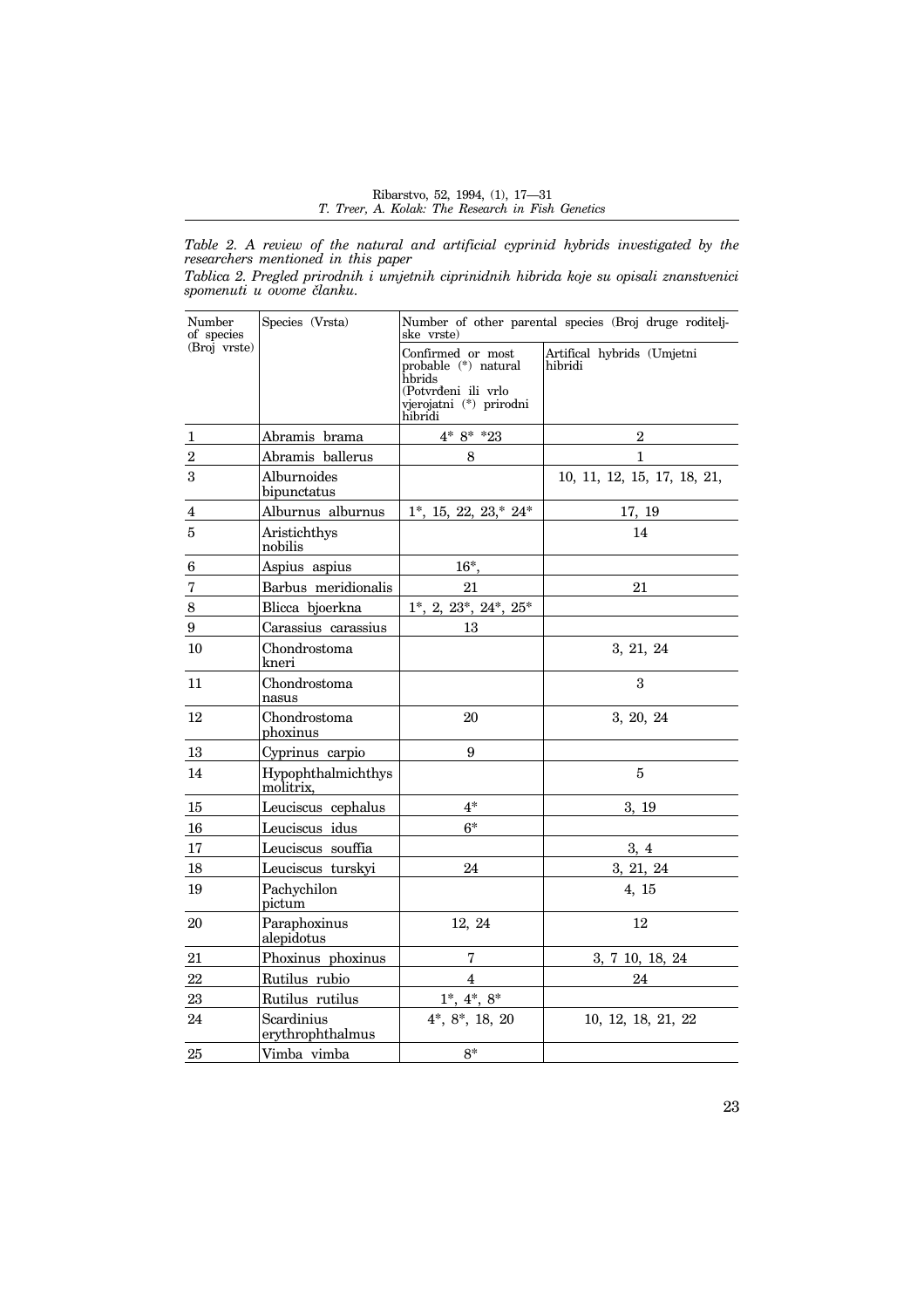## *SELECTION*

In comparison to cytogenetics and hybridization of fish there was not any group of scientists who would permanently work in the field of fish selection. Consequently, the number of published papers is limited. In the fifties there was an interesting discussion on the selection of common carps (*Cyprinus carpio*) for high body depth. After checking 400 specimens (79 of them in detail) from two fish-farms, B a b u d e r – M i h a j l o v i  $\epsilon$  (1955) suggested that the carps with the relation between body length and body depth lower then about 2, 3 should be excluded from the reproduction. These carps, she explained, had in big percentage deformed dorsal spine with many vertebrae brown together. They had lower growth rate and were probably less resistant decease. Next year  $Plan\ddot{c}$  (1956) responded that such type of carps appeared only at the best fish–farms, were carps grow rapidly. So he raised the question of whether it is favorable to exclude high-bodied broodstock from the reproduction. M i h a j l o v i  $\acute{c}$  - B a b u d e r (who changed the position of names in her family name) concluded the discussion in the same year (1956) with the statement that any genetic improvement creates also the unwanted consequences. That is the reason why in selection, nice rounded carps and not abnormally high should be chosen. She repeated the suggestion about the proximal lower limit of body relationships, changing in a little bit to  $2,0-2,3$ .

Two papers were dedicated to the rainbow trout (*Oncorhynchus mykiss*) selection. D  $r$  e c u n (1973) presented the results of selection on one fish-farm in Montenegro, which was conducted from 1958. The broodstock started to spawn at two years of age and females were giving about  $1500-2000$  eggs per 1 kg of body mass. Their offspring had speed growth with good condition and low conversion coefficient. This fish–farm did not purchase the fish from other farms any more, so the possibility of many diseases to appear, was reduced. In another paper  $P \circ h \circ a r$  (1979) discussed the relationship between the selection and environmental conditions in the culture of salmonids. He concluded that it is more difficult to count some genetic parameters, like heritability  $(h^{-2})$  and the intensity of selection (i) ant that's why more attention was paid to the environmental conditions. This should be changed for the sake of better production.

The final two articles in this field of research are connected to common carp selection. Habeković and Turk (1981) presented some results of long-term selection programme which they were leading on several fish-farms in Croatia. The best growth was achieved with the crossbred offspring of Poljana and Grudnjak lines, while the worst was of Našice and Grudnjak lines. Higher mortalities happened at pure lines, while the highest percentage of proteins and lipids were found in specimens from Grudnjak line. Here is to be mentioned that developed Našice and Poljana lines have been widely used abroad in selection programmes, as in Hungary, and that Našice line, crossed with Dor 70 line, gives very good offspring in Israel. In the following paper H a b e k o v i  $\epsilon$  (1983) reviewed the genetics of common carp in the world. She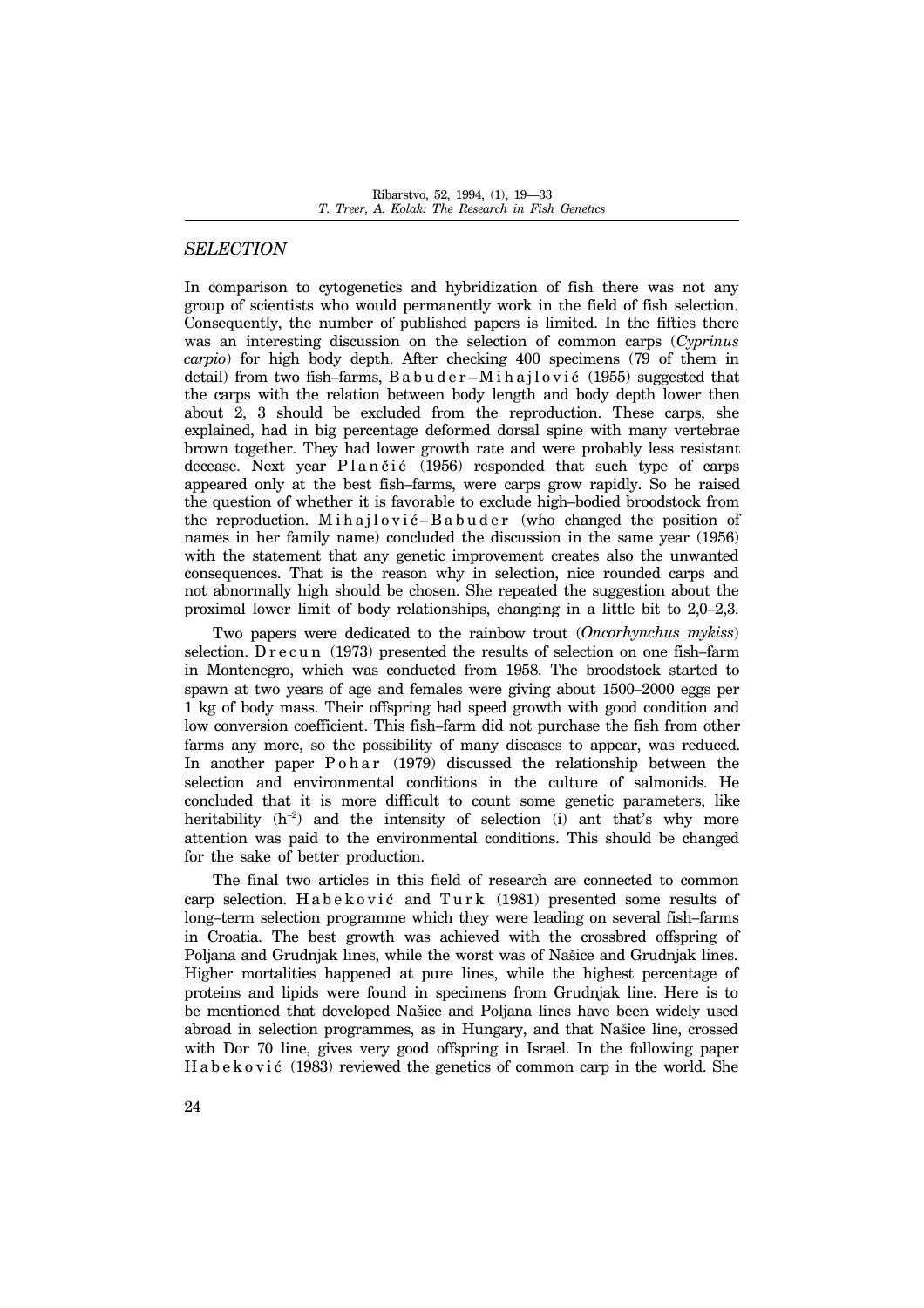explained the ways of heredity, as well as the methods of selection and hybridization.

## *POPULATION GENETICS*

In spite of numerous investigations of the fish communities in natural waters no attention was paid to this field of fish genetics.  $M \text{ or } \text{ovi}$   $\epsilon$  (1973) was interested in enormous phenotypic variations of European eel (*Anguilla anguilla*), so he tried to explain them by reviewing relate papers. He concluded that environmental conditions had the decisive role, as the genotype probably had low heritabilities. Dimovski and Grupče analyzed 6 meristic and 26 morphometric characters of *Alburnus alburnus* from various waters of Macedonia. They described in detail the four existing subspecies  $-A$ . a. macedo*nicus* from the Dojran lake and the river Vardar, *A. a. alborella* from the lake Ohrid, *A. a. belvica* from the Prespa lake and *A. a. strumicae* from the river Strumica. Sorić and Ilić (1987) investigated *Gobio gobio* from the river Velika Morava. The morphological characters of this species are very variable and the comparison with other populations proves that this one should be treated as subspecies *G. g. obtusirostris*. Besides the description of the species, authors also gave its important biological parameters.

Two of the papers in population genetics  $(A \leq g \leq r \leq a - H \leq r \leq n \leq n \leq d \leq 1985$ , Alegria-Hernandez & Jardas 1985) were devoted to the most important species in the fisheries of the Adriatic sea – pilchard (*Sardina pilchardus*). In these investigations, by the analysis of body and head lengths, as well as number of vertebrae and branchiospinae, the authors distinguished two sub populations of this species – from North and Middle Adriatic. They were reproductively isolated, too, by 268 m deep depression of Jabuka. The northern subpopulation was a bit smaller.

#### *FOREIGN AUTHORS*

Several scientists from abroad also published their investigations in fish genetics in these journals. Three of the papers were from the field of cytogenetics.  $G \cdot o \cdot l \cdot o$  is kay a and Cherfas (1975) reviewed the research in the natural and artificial gynogenesis from the early investigators and explained this proces. Burtzev et al. (1976) from Russia compared the karyotypes of eight species from the *Acipenseridae* family. They devided the species into two groups – one with 2n=60, where belong *Acipenser stellatus*, *A. nudiventris, A. ruthenus, Huso huso* and *H. dauricus* and another one with twice as high chromosome number: *A. gueldenstaedti, A. baeri* and *A. schrenki*. The authors suggested that the species with double number of chromosomes are of polyploid origin, as well as, that the genus *Acipenser* and the genus *Huso* should be united. The Hungarian authors Bozhko et. al. (1978) described thorough analysis of the karyotypes of three species from the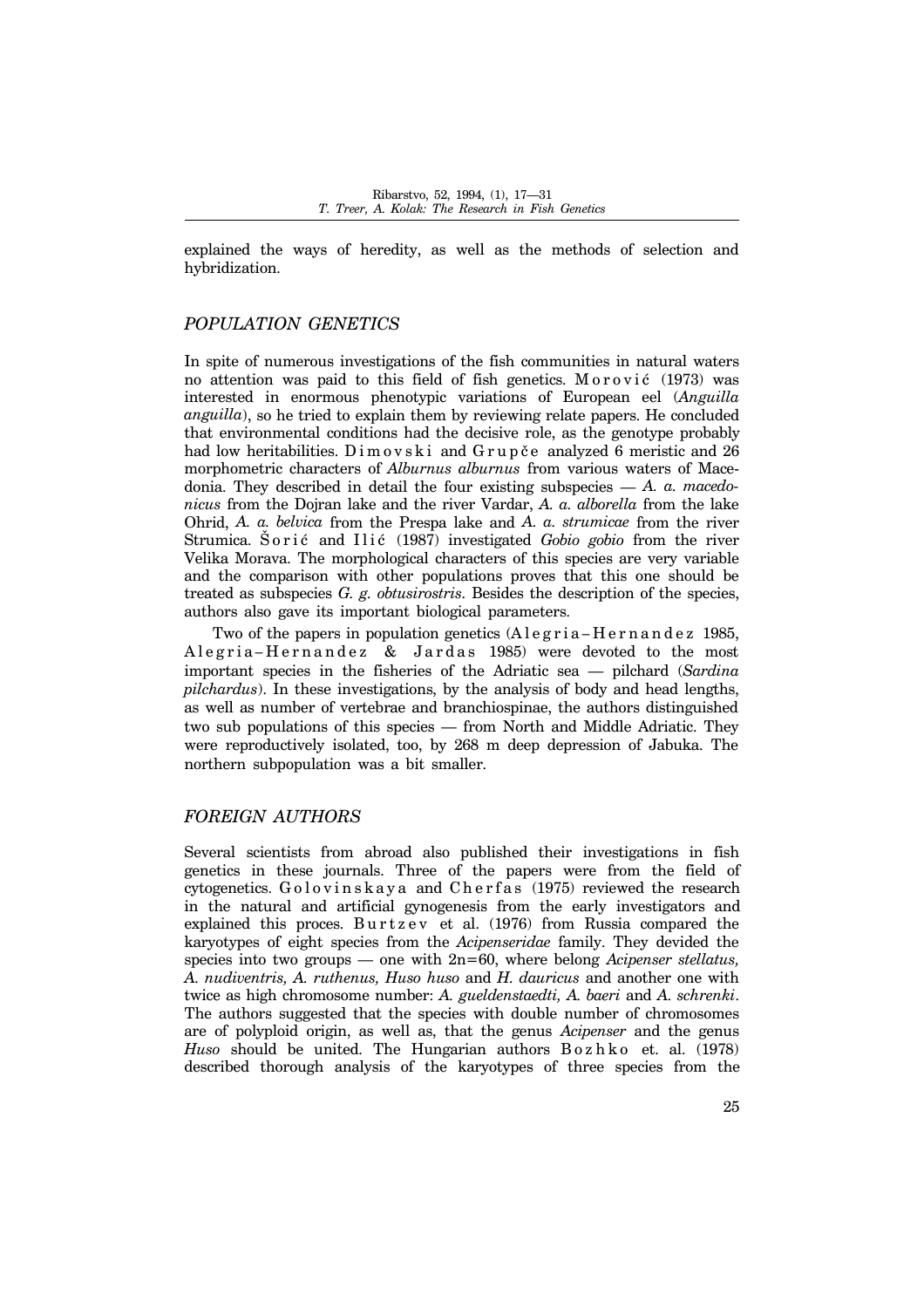*Percidae* family — perch (*Perca fluviatilis*), pike perch (*Stizostedion* (*Lucioperca*) *lucioperca*) and ruff (*Acerina cernua*). This investigation confirmed that diploid chromosome number of all three species was 48 and that NF varied a little, between 88 and 90.

Out of the last two papers, one was from Ukrainian I v a s i k  $(1967)$ . He reported the success of mass selection of common carps in his homeland where there was improved production on fish-farms for even 25%. The use of heterosis effect by crossings of different lines produced more resistant offspring. Finally,  $A \nu s a r$  et al. (1988) from Turkey presented an interesting research on application of Mahalanobis distance function to the morphometric separation of silverbelly (*Leiognathus klunzingeri*) stocks of a northeastern Mediterranean gulf. In order to describe different stocks using this method, they were successful in four localities of that gulf.

## *Saëetak*

## ISTRA@IVANJE GENETIKE RIBA U HRVATSKOJ I BIVŠOJ JUGOSLAVIJI

U radu je prikazan razvoj genetike riba u Hrvatskoj i u bivšoj Jugoslaviji od drugoga svjetskog rata do raspada Jugoslavije god. 1991. Istraëivanje se osniva na radovima objavljivanima u četiri ribarska časopisa »Ribarstvo Jugoslavije«, »Morsko ribarstvo«, »Ichthyologia« i »Acta Adriatica«. Ukupno je objavljeno 50 radova domaćih autora, uz još pet radova iz inozemstva (tabl. 1).

Svi su radovi razvrstani u četiri područja genetike — citogenetika, hibridizacija, selekcija i populacijska genetika — pa su tako i prikazani. Najveći broj istraživanja provele su dvije skupine autora sa Sveučilišta u Sarajevu, predvođene B e r b e r o v i ć e m i S o f r a d ž i j o m u području citogenetike, te V u k o viće m u području hibridizacije riba. Značajni edukativni doprinos boljem poznavanju citogenetike riba ostvario je i Al-Sabti. Opisane su kromosomske garniture mnogih ribljih vrsta i, {to je posebno zanimljivo, i različite mogućnosti hibridizacije (tabl. 2).

Za razliku od planinske Bosne, gdje je prvotni interes bio usmjeren na ekološko i sistematsko proučavanje, u Hrvatskoj, gdje je akvakultura bila najrazvijenija, pozornost je posvećena ekonomski važnim ribama. H a b e k o vić i Turk proveli su temeljito proučavanje hibrida ženki sivog i mužjaka bijelog glavaša, što je imalo dalekosežne posljedice njihovim uvođenjem u redovitu ribnjačarsku proizvodnju. Ovi su autori ravnali i programom selekcije šarana analizirajući linije iz Našica, Poljane i Grudnjaka, te njihove križance. Još je nekoliko autora dalo svoj prinos ovim područjima istraživanja.

Najmanje radova objavljeno je iz populacijske genetike, iako su istraëivanja ribljih zajednica bila znatna, ali s drugom svrhom. Strani autori iz Rusije, Ukrajine, Mađarske i Turske predstavili su se vrlo raznolikim radovima.

*Klju~ne rije~i: ribe, genetika, citogenetika, hibridizacija, selekcija, populacija, Hrvatska, Jugoslavija*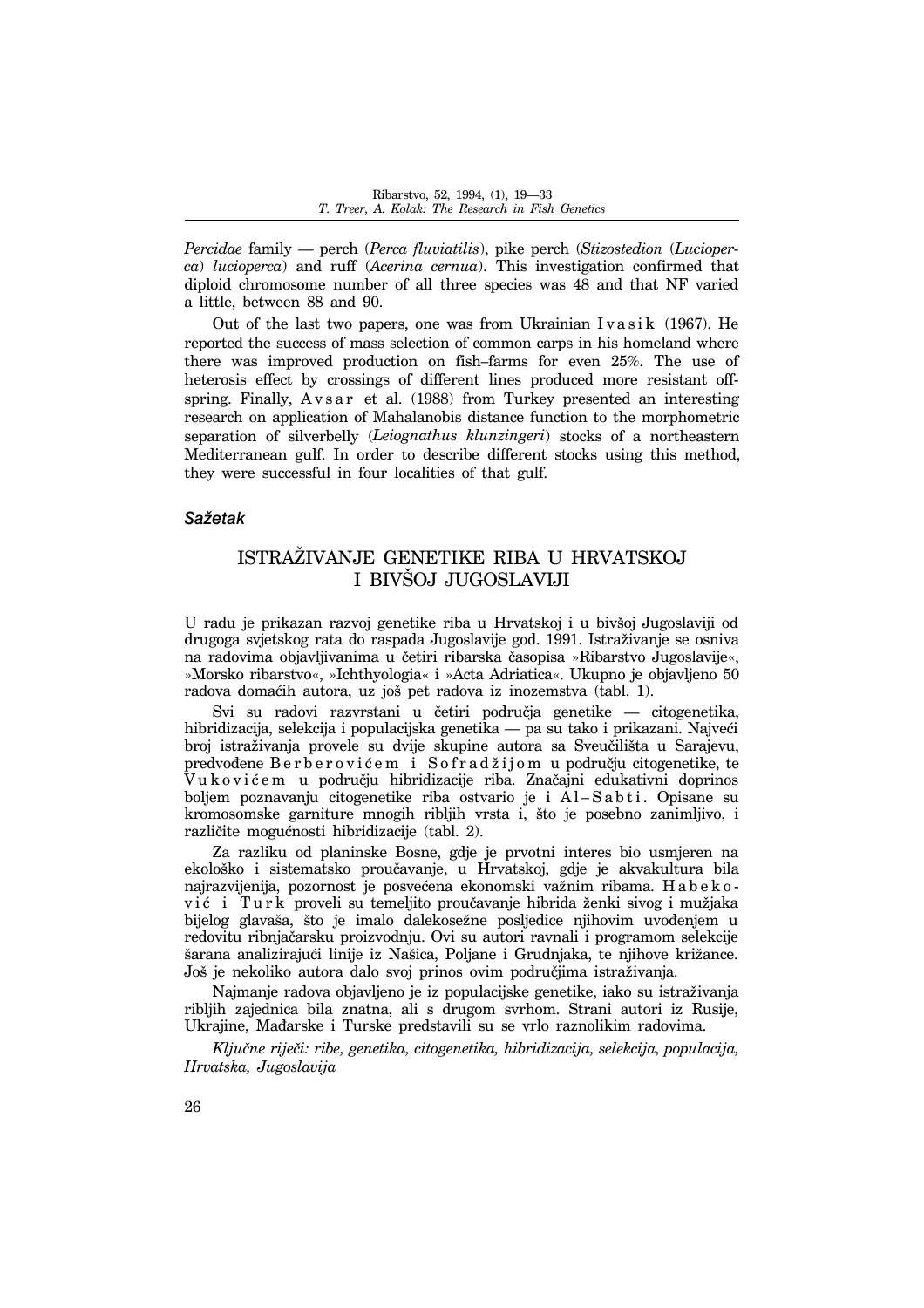## *LITERATURA*

C=Croatian

- ES=with English Summary
- *Al-Sabti K. (1983)a)*: Review of methods used for chromosomal preparations in fishes (Pregled metoda upotrebljavanih za preparaciju kromosoma riba). Rib. Jug., 38, 77-78. (C, ES)
- Al-Sabti K. (1983b): On chromosomes in general and on the terminology applied (O kromosomima i upotrebljavanoj terminologiji). Rib. Jug., 38, 31-32, (C, ES)
- *Al-Sabti K. (1983c)*: Characteristics of chromosomes in some species of fish and possible differences within a species (Kromosomske odlike nekih vrsta riba i moguće razlike unutar jedne vrste). Rib. Jug., 38, 17–19. (C, ES)
- Al-Sabti K. (1983d): Effects of water pollution on fish cytogenetics (chromosome abberations) (Efekti zagađenja voda na citogenetiku riba (kromosomske aberacije). Rib. Jug., 38, 109-110, (C. ES)
- *AlñSabti K. (1983e)*: Karyotypical studies on three Salmonidae in Slovenia using leukocyte culture technique. Ichthyologia, 15, 41-46.
- *AlñSabti K. (1984a)*: Gynogenesis in Fishes (Ginogeneza u riba). Rib. Jug., 39, 5–6. (C, ES)
- *Al-Sabti K. (1984b)*: Using the in vitro colchicine treatment for the chromosome studies of the rainbow trout (Salmo gairdneri) and the grayling (Thymallus thymallus). Ichthyologia, 16, 17-22.
- *AlñSabti K. (1985)*: Studies of fish cytogenetics (Prou~avanje citogenetike riba). Rib. Jug., 40, 85-90. (C, ES)
- *AlñSabti K. (1986)*: The karyotypes of Cyprinus carpio and Leuciscus cephalus. Cytobios, 47, 19-25.
- *AlñSabti K. (1991)*: Handbook of genotoxic effects and fish chromosomes. J. Stefan Institute, Ljubljana, pp. 221.
- *Alegria Hernandez V. (1985)*: A contribution to the study of heterogeneity of the Adriatic sardine (Sardina pilchardus Walb.) population. Acta Adriatica, 26, 109-122.
- *Alegria Hernandez V., Jardas I. (1985)*: The recent data on sardine heterogeneity at eastern Adriatic (Noviji podaci o heterogenosti srdele na istočnom Jadranu). Morsko ribarstvo, 37, 135-139.  $(C)$
- *Avsar D., Bingel F., Unsal M. (1988)*: Application of Mahalanobis distance function for the morphometric separation of silverbelly (Leiognathus klunzingeri Steindachner) stocks in the gulf of Mersin. Acta Adriatica, 29, 253-160.
- *Babuder-Mihajlović I. (1955)*: The research of common carps from the point of right choosing for further culture (Ispitivanje šarana sa gledišta pravilnog izbora za daljnji uzgoj). Rib. Jug., 10, 65-69 (C).
- *Berberovi} Lj., Hadëiselimovi} R., Sofradëija A. (1969)*: First contribution to the study of the chromosome complements of the species Parafoxinus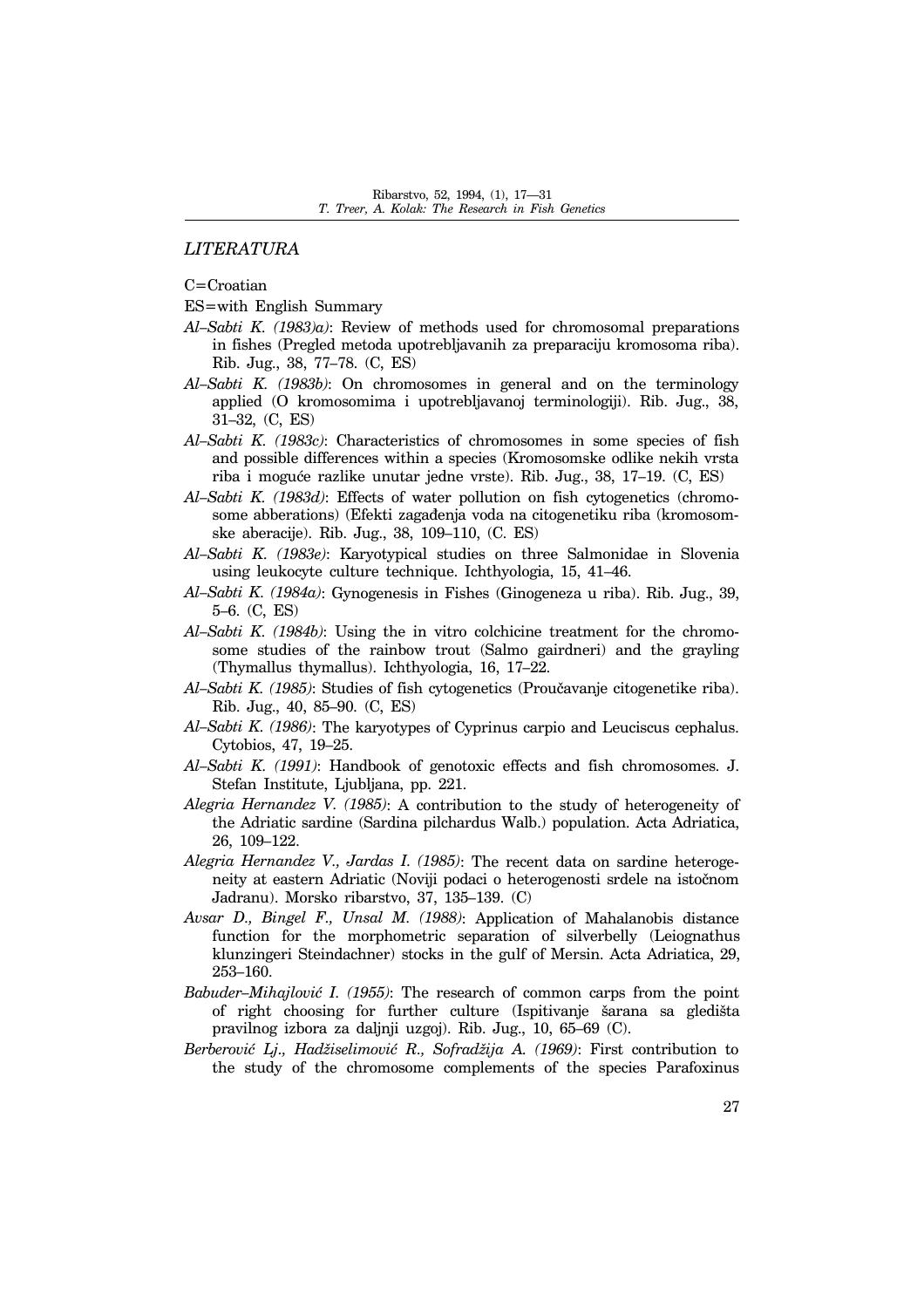pstrossi and Paraphoxinus metohiensis (Prvi rezultati istraëivanja hromosomskih garnitura trebinjske i gatačke gaovice). Ichthyologia, 1, 11–18. (C. ES)

- *Berberovi} Lj., Hadëiselimovi} R., Sofradëija A. (1970a)*: Comparative review of the basic data on the chromosome complements of Chondrostoma phoxinus Heckel and Chondrostoma kneri Heckel (Uporedni pregled osnovnih podataka u hromosomskim garniturama vrsta Chondrostoma phoxinus Heckel i Chondrostoma kneri Heckel). Ichtyologia, 2, 25-30. (C. ES)
- Berberović Lj., Hadžiselimović R., Sofradžija A. (1970b): Chromosome complements of two cyprinid species (Chondrostoma phoxinus and Rutilus rubilio) (Hromosomske garniture podbile Chondrostoma phoxinus Heck. i plotice Rutilus rubilio Bon.). Rib. Jug.,  $25, 40-42$ . (C, ES)
- *Berberovi} Lj., Hadëiselimovi} R., Pavlovi} B., Sofradëija A. (1971)*: Basic comparative data on the chromosome sets of Paraphoxinus adspersus (Heckel 1843) and Paraphoxinus croaticus (Steindachner 1865) (Osnovni uporedni podaci o hromosomskim garniturama vrsta Paraphoxinus adspersus (Heckel 1843) i Paraphoxinus croaticus (Steindachner 1865). Ichthyologia, 3, 3-11. (C, ES)
- *Berberovi} Lj., Sofradëija A. (1972)*: A review of the karyological data regarding fresh-water fishes of Yugoslavia (Pregled podataka o hromosomskim garniturama slatkovodnih riba Jugoslavije). Ichthyologia, 4, 1–21. (C, ES)
- Berberović Lj., Sofradžija A., Vagner Lj. (1978): The chromosomes of tench (Tinca tinca) (Hromosomi linjaka (Tinca tinca). Ichthyologia, 10, 9-15. (C, ES)
- *Berberović Lj. (1980)*: Karyologic properties and natural hybridization of cyprinid fishes (Kariološke osobine nekih ciprinidnih vrsta i njihova hibridizacija). Ichthyologia, 12, 1–8. (C, ES)
- *Bozhko S. I., Meszaros B., Toth E. (1978)*: The karyological studies on some species of Percidae. Ichthyuologia, 10, 17-28.
- *Burtzev I. A., Nikoljukin N. I., Serebryakova E. V. (1976)*: Karyology of the Acipenseridae family in relation to the hybridization and taxonomy problems. Ichthyologia, 8, 27-34.
- *Dimovski A., Grupče R. (1975)*: Variabilite de l'espece Alburnus alburnus (L.) dans les differents bassins de Macedonie (Varijabilnost vrste Alburnus alburnus L. u različitim basenima Makedonije). Ichthyologia, 7, 1–10. (C, with French Summary)
- *Drecun D. (1973)*: Culture, selection and fertility checking of trout broodstock at »Morača« fish-farm (Uzgoj, selekcija i ispitivanje plodnosti matičnog materijala na pastrmskom ribnjaku »Morača«). Rib. Jug., 28, 83–87. (C)
- *Golovinskaya K. A., Cherfas N. B. (1975)*: Fish natural and artificial gynogenesis. Ichthyologia, 7, 11-15.
- *Grgin~evi} M., Pujin V. (1982*): Experimental hybridization between Abramis ballerus L. X Abramis brama L. (Pisces, Cyprinidae) (Eksperimentalna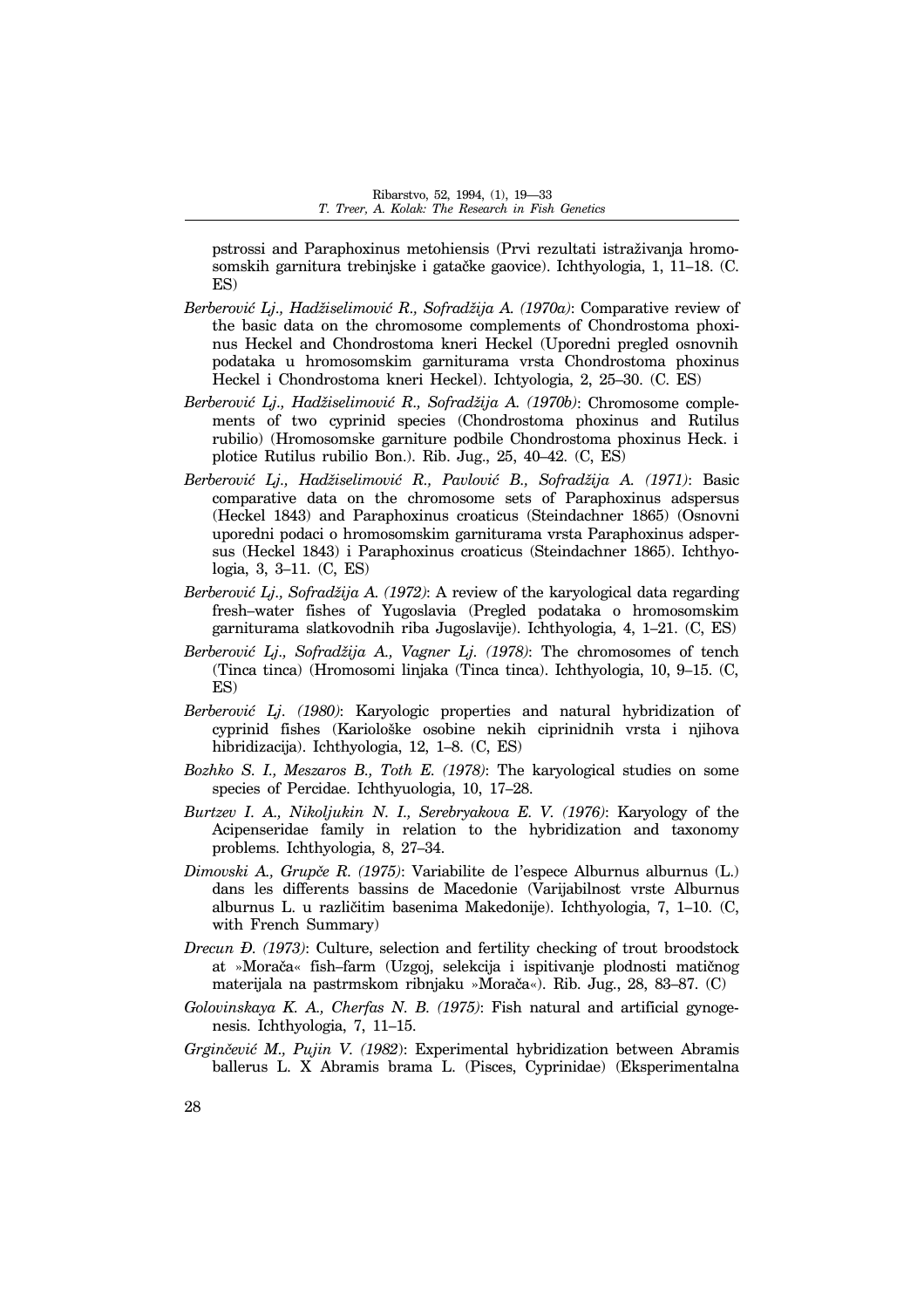hibridizacija između vrsta Abramis ballerus L. X Abramis brama L. (Pisces, Cyprinidae). Ichthyologia,  $14$ ,  $115-122$ . (C, ES)

- *Grginčević M., Pujin V. (1983)*: On the hybrid Abramis ballerus L. X Blicca bjoerkna L. (Nalaz hibrida Abramis ballerus L. X Blicca bjoerkna L.). Ichthyologia, 15, 9-13. (C, ES)
- *Guzina N., Vuković T., Seratlić D., Kapetanović N. (1979): Three new hybrids* of the family Cyprinidae (subfamily Leuciscinae) (Tri nova hibrida iz familije Cyprinidae (podfamilija Leuciscinae). Ichthyologia, 11, 1–3 (C, ES)
- *Habeković D., Turk M. (1981)*: Some Data on Carp Selection in the Socialist Republic of Croatia (Neki podaci selekcije šarana u SRH). Rib. Jug., 36, 99-101. (C, ES)
- *Habeković D. (1983)*: Collected data on carp genetics, selection and hybridization (Literaturni podaci o genetici, selekciji i hibridizaciji {arana). Rib. Jug., 38, 124-127. (C, ES)
- *Ivasik V. (1967)*: Selection and hybridization at Ukrainian carp fish-farms (Selekcija i hibridizacija na {aranskim ribnjacima Ukrajine). Rib. Jug., 22, 133-134. (C)
- *Knop F. (1958)*: About the fish hybrids. (O kriëancima riba). Rib. Jug., 13,  $103-105.$  (C)
- *Kosorić Đ., Vuković T. (1969)*: A research of possibilities of hybridization of Salmonidae species of the Neretva river confluence (Ispitivanja mogućnosti hibridizacije salmonidnih vrsta sliva Neretve). Ichthyologia, 1, 57–67. (C, ES)
- *Mihajlović–Babuder I. (1956)*: One more review on the question of chosing common carps for further culture (Još jedan osvrt na pitanje izbora šarana za daljnji uzgoj). Rib. Jug., 11, 56. (C)
- *Morović D. (1973)*: Genotypic and phenotypic characteristics of the European eel (Genotipske i fenotipske karakteristike evropske jegulje). Rib. Jug., 28,  $137-139.$  (C)
- *Mrakovčić M., Haley L. E. (1979)*: Inbreeding depression in the zebra fish Brachydanio rerio (Hamilton Buchanan). J. Fish Biol., 15, 323-327.
- *Pavlović B., Berberović Lj. (1978)*: Karyometry in the study of cytotaxonomy of some Paraphoxinus (Cyprinidae, Pisces) (Kariometrijski pristup proučavanju taksonomije nekih vrsta roda Paraphoxinus (Cyprinidae, Pisces). Ichthylogia, 10, 85-113. (C, ES)
- *Plančić J. (1956)*: Is it necessary to exlude from further culture at our fish-farms the common carps which body relations are less than 1: 2, 3 (Treba li šarane sa manjim odnosom od 1: 2, 3 izlučiti od daljnjeg uzgoja u našim ribnjacima). Rib. Jug.,  $11, 8-9$ . (C)
- *Pohar J. (1979)*: Achieving better results in trout culture by selection or change of the environment (Bolji rezultati u pastrmskom ribnjačarstvu selekcijom ili promenom okoline). Rib. Jug.,  $34$ ,  $34-35$ . (C)
- *Seratli} D., Vukovi} T., Guzina N. (1978)*: Description of some morphomeristic characters in the hybrid Pachychilon pictum X Leuciscus cephalus albus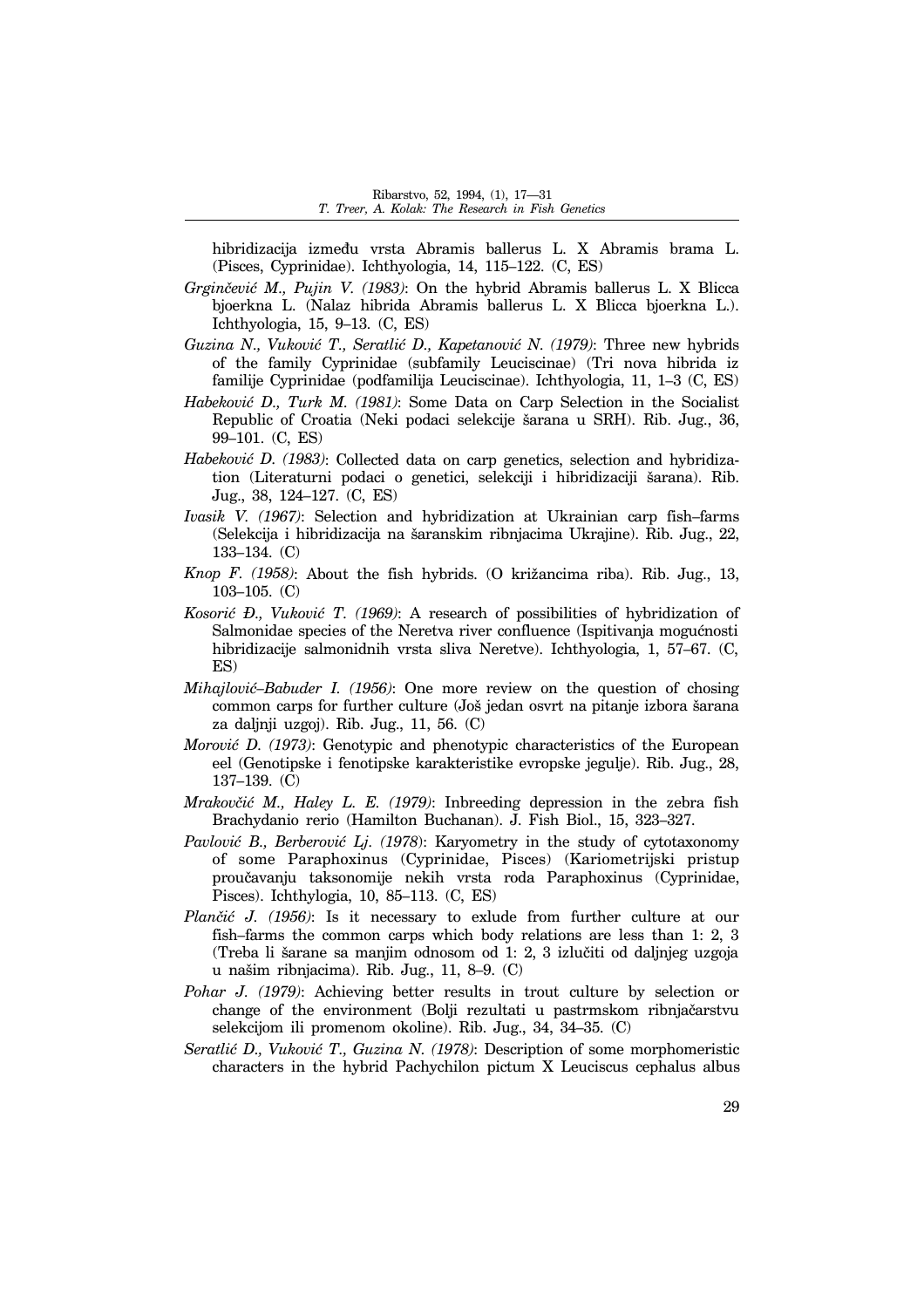(Opis nekih morfološko-merističkih karaktera hibrida Pachychilon pictum (Hechel et Kner 1858) X Leuciscus cephalus albus (Bonaparte 1938). Ichthyologia, 10, 129-134. (C, ES)

- *Seratlić D., Vuković T. (1979)*: Morphological characters of the hybrid Scardinius erythrophthalmus X Leuciscus turskyi (Morfološke karakteristike hibrida Scardinius erythrophthalmus (Linnaeus 1758) X Leuciscus turkyi (Heckel 1843). Ichthyologia, 11, 25-31. (C, ES)
- *Sofradëija A., Berberovi} Lj. (1975)*: Basic data about chromosome complement of the species Gobio gobio L. 1758, Cyprinidae, Pisces (Osnovni podaci o hromosomskoj garnituri vrste Gobio gobio L. 1758, Cyprinidae, Pisces). Ichthyologia 7, 53-59.  $(C, ES)$
- *Sofradëija A., Vukovi} T., Hadëiselimovi} R. (1978)*: Chromosome sets of Carassius carassius and Carassius auratus gibelio (Hromosomske garniture karaša (Carassius carassius) i babuške (Carassius carassius gibelio). Ichthyologia, 10, 135-143. (C, ES)
- Sofradžija A., Berberović Lj., Hadžiselimović R. (1979): Chromosome complements of Alburnus alburnus (L. 1758) and Alburnoides bipunctatus (Bloch 1782), Cyprinidae, Pisces (Hromosomske garniture vrsta Alburnus alburnus (L. 1758) i Alburnoides bipunctatus (Bloch 1782), Cyprinidae, Pisces). Ichthyologia, 11, 33-41. (C, ES)
- *Sofradëija A., Vukovi} T. (1979)*: Chromosome complement of Nemachilus barbatulus (Linnaeus 1758), Cobitidae, Pisces (Hromosomi brkice – Nemachilus barbatulus (Linnaeus 1758), Cobitidae, Pisces). Ichthyologia, 11, 43-49. (C, ES)
- Sofradžija A., Vuković T., Hadžiselimović R. (1980): Effects of some pesticides and detergents on the fish chromosome sets  $-$  results of the preliminary investigations (Efekti nekih pesticida i deterdëenata u hromosomskim garniturama riba — rezultati preliminarnih istraživanja). Ichthyologia, 12, 71-76. (C, ES)
- *Sofradëija A. (1984)*: First data on the chromosomes of the three Adriatic fish species (Scorpaena porcus, S. ustulata and Corvina nigra) (Prvi podaci o hromosomima tri jadranske vrste riba (Scorpaena porcus, S. ustulata i Corvina nigra). Ichthyologia, 16, 57-61. (C. ES)
- *Sofradëija A. (1987)*: Cytogenetic characteristics of the Adriatic fish species Mullus surmuletus, Chromis chromis and Gaidropsaurus mediterraneus (Citogenetičke karakteristike jadranskih riba Mullus surmuletus, Chromis chromis i Gaidropsaurus mediterraneus). Ichthyologia, 19, 45-51. (C, ES)
- *Šorić V. M., Ilić K. R. (1987)*: The species of the genus Gobio I Gobio gobio in the Velika Morava system (Vrste roda Gobio I  $\sim$  Gobio gobio u slivu Velike Morave). Ichthyologia,  $19, 53-67$ . (C, ES)
- Teskeredžić E., Donaldson E. M., Teskeredžić Z., Solar I. I., Mc Lean E. (1993): Comparison of hydrostatic pressure and thermal stocks to induce triploidy in coho salmon (Oncorhynchus kisutch). Aquaculture, 117, 47–55.